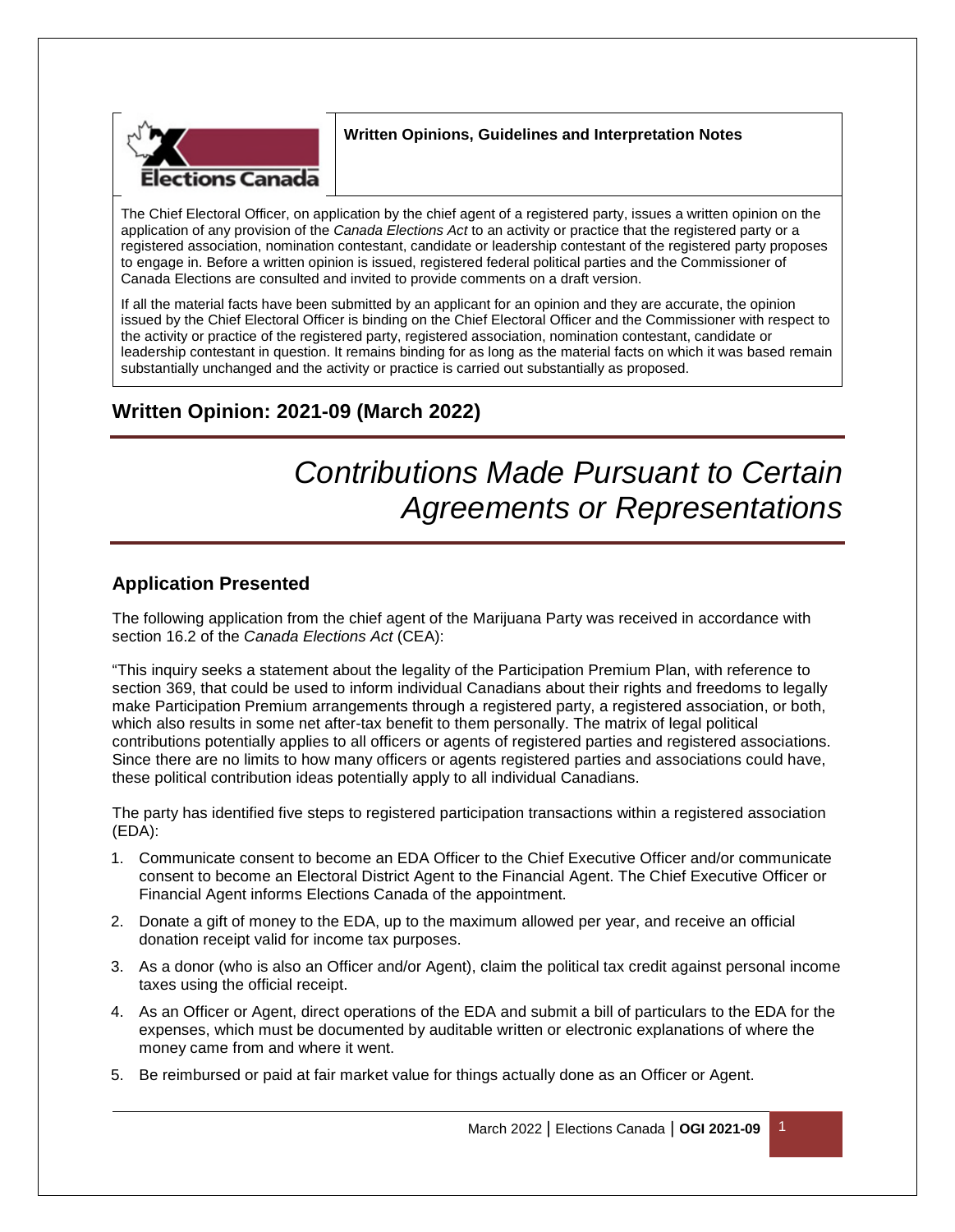Although there are several minor differences in their administration through Elections Canada, the five steps to participation may be similar through the officers and agents of registered political parties. Individuals may become party officers and/or agents. They may direct how money they donated is spent, and bill and be paid for that, and claim their political contribution tax credit for themselves."

## **Opinion**

Based on the information provided, Elections Canada's opinion is that the Marijuana Party's proposed practice, taken as a whole, cannot be legally promoted or conducted under the CEA because it involves contributions given pursuant to prohibited agreements or prohibited representations, or both. The practice is designed to funnel money through the party or association for the benefit of the individual contributor by paying them a "premium" in the form of a tax credit. Sections 368 and 369 of the CEA make such practices illegal.

### **Subsection 368(4) – Transactions Under the Proposal Involving a Registered Party**

Subsection 368(4) is breached when a registered party enters into an agreement to pay for goods or services where a term of that agreement is that a contribution will be made. As a result, the proposed practice will breach this provision if the transactions involve the registered party.

#### **Subsection 369(1) – Transactions Under the Proposal Involving a Registered Party or Registered Association**

Subsection 369(1) is breached when any person, including a registered party, registered association, their officer or their agent, makes a representation to a contributor or potential contributor that all or part of a contribution will be transferred to a person or entity other than a registered party, registered association, candidate or leadership contestant. This includes a representation that part or all of the contribution will be transferred to the individual making the contribution.

As noted in the proposed practice, individuals can receive tax credits for contributions to certain political entities. The receipt of this tax credit by a participant in the proposed practice is the "premium" described. Section 369 was included in the CEA to prevent entities from using the form of a political contribution to obtain this tax credit when the contributed funds are actually being funnelled through a party or association to a non-political entity. The proposed practice suggests precisely this situation: the contribution is made on the understanding that part or all of the amount will not actually go to the party or association, but will be passed on through payment to another entity as determined by the contributor (including possibly to the contributor themself). The registered party or a registered association, in advertising the proposed practice to encourage participation, is representing to individuals that their contributions to a political entity can be funnelled back to them, which breaches section 369. Individual participants who accept or solicit such contributions would also be breaching section 369.

**Note:** Written opinions of the Chief Electoral Officer deal exclusively with how the CEA applies to a proposed practice. Questions about income tax consequences should be directed to the Canada Revenue Agency.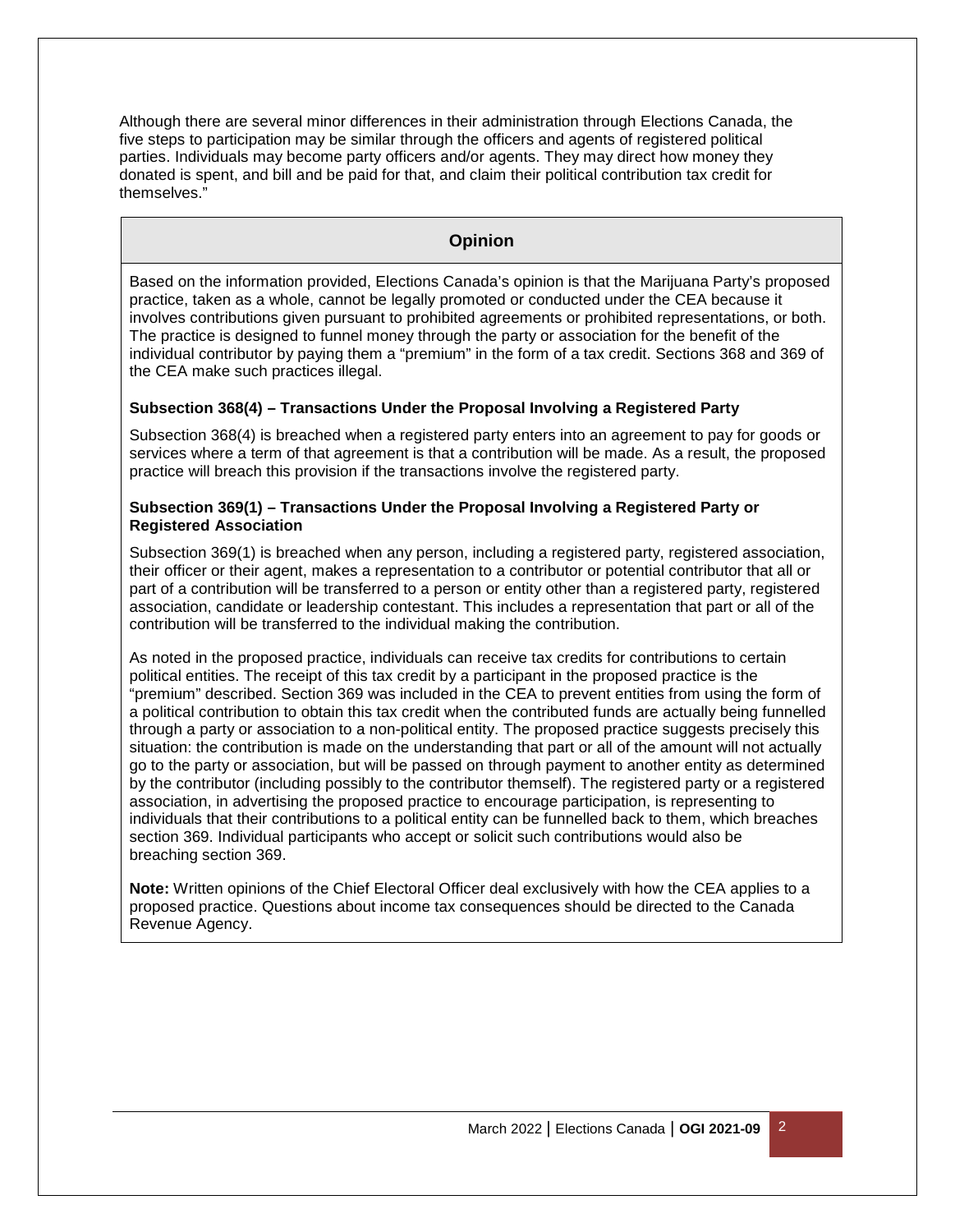## **Legal Framework**

The most relevant provisions of the CEA in this context are as follows:

- A contribution can be monetary or non-monetary. In all cases, it is not repayable. (s. 2(1))
- A person or entity cannot enter into an agreement for the provision for payment of goods or services to a registered party or a candidate if a term of that agreement is that an individual will make a contribution to a registered party, registered association, candidate, nomination contestant or leadership contestant. (s. 368(4))
- A person or entity cannot, on behalf of a registered party, registered association or candidate, solicit or accept a monetary contribution if they make a representation to the contributor or potential contributor that part or all of the contribution will be transferred to a person or entity other than the registered party or a candidate, leadership contestant or electoral district association. A person or entity cannot collude with another person or entity for the purpose of circumventing this prohibition. (s. 369)
- A registered party can appoint, as registered agents, persons who are authorized by the party to accept contributions and to incur and pay expenses on behalf of the party. (s. 396(1))
- A registered association can appoint, as electoral district agents, persons who are authorized by the association to accept contributions and to incur and pay expenses on behalf of the association.  $(s. 456(1))$
- Appointments of registered agents and electoral district agents must be reported to Elections Canada within 30 days. (ss. 396(2), 456(2))
- Only registered agents of a registered party may accept contributions to, incur expenses for and pay expenses on behalf of a registered party. (ss. 426(1)–(3))
- Only electoral district agents of a registered association may accept contributions to, incur expenses for and pay expenses on behalf of a registered association. (ss. 475(1)–(3))

## **Background**

Any Canadian citizen or permanent resident may make a contribution to a registered party or association, subject to the annual limits. A monetary contribution is an amount of money given that is not repayable. Monetary contributions may be eligible to be claimed as an income tax credit.

There are restrictions in the CEA on the terms under which contributions may be solicited and accepted. These help to protect the integrity of the political financing system including by ensuring that entities do not use the form of a contribution to take advantage of the political contribution tax credit for transactions that do not achieve the objectives of the tax credit regime.

All contributions to a registered party or registered association must be received by a registered agent (including the chief agent) of the party or an electoral district agent (including the financial agent) of the association, as the case may be. This gives them responsibility for ensuring that contributions are properly accepted, receipted and reported.

All expenses of a registered party or association must be incurred and paid for by registered agents or electoral district agents, as the case may be.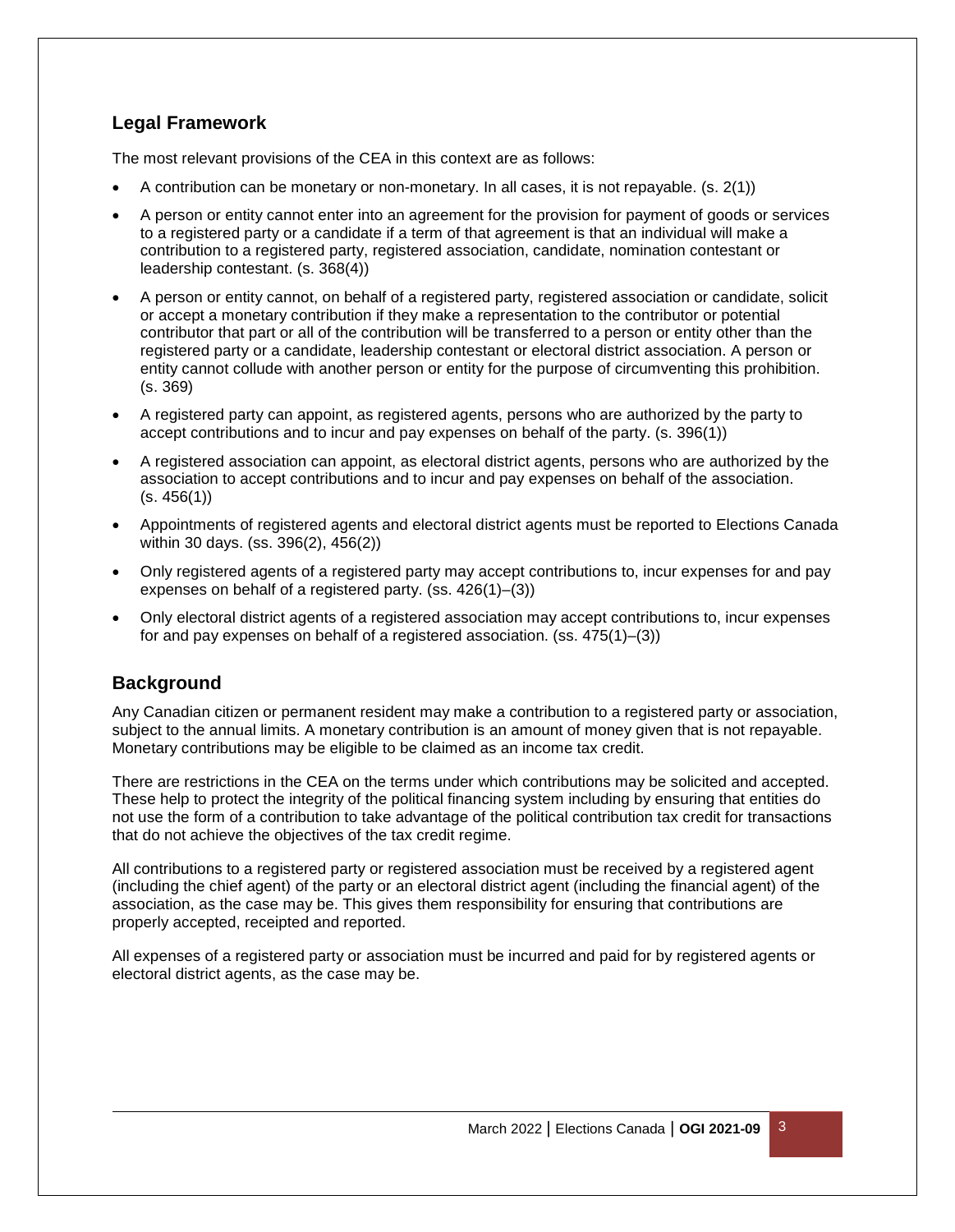## **Analysis and Discussion**

#### **Summary of the Proposed Practice**

The proposed practice on which the Marijuana Party seeks a written opinion is described in five steps in its application, though there is an additional preliminary step that is important to this analysis: communicating the plan to potential contributors. An example of how the proposal could work in practice is as follows. Robert, as an individual, reads about the proposed plan on the party's website and decides to become an electoral district agent of a registered association. The association appoints him as an agent and reports this to Elections Canada. He contributes \$100 to the association. As an agent, Robert accepts the contribution on the association's behalf and issues himself a contribution receipt for \$100. He determines that a \$100 expense that he personally incurred is for the benefit of the association (i.e. the association incurred it). The association, through Robert as its agent, then pays him \$100 for the expense he has identified as being incurred for the association. He claims a \$100 political contribution on his tax return. As a result, although Robert has not incurred any cost (he contributed \$100 and received a \$100 payment), he has received a contribution receipt potentially worth \$75.<sup>1</sup>

There are circumstances in which each of the five steps listed in the plan may be performed legally. But collectively, and especially when coupled with communication of the plan, they breach the prohibitions in the CEA at subsections 368(4) or 369(1), or both.

#### **Prohibited Agreements for Registered Parties**

l

Subsection 368(4) of the CEA provides that no person or entity shall enter into an agreement for the provision for payment of goods or services to a registered party or a candidate if a term of that agreement is that an individual will make a contribution to a registered party, registered association, candidate, nomination contestant or leadership contestant.

In the proposed practice, parties or associations enter into an agreement with an individual to provide goods or services, and making a contribution is a term of that agreement. The same person may or may not be acting on behalf of both sides of this agreement in different capacities—for example, as the agent on behalf of the party and as the supplier of the goods or services. Because an agreement to provide goods or services to a registered party or a candidate cannot include a contribution as a term, if the proposed practice involves a registered party, the contributor and registered party will have breached subsection 368(4).

#### **Prohibited Representations for Registered Parties and Registered Associations**

Section 369 of the CEA provides that a person or entity cannot, on behalf of a registered party or registered association, solicit or accept a contribution if they make a representation to the contributor or potential contributor that part or all of the contribution will be transferred to a person or entity other than a political entity. It is also an offence to collude for the purpose of circumventing this provision.

Section 369 was added to the CEA to protect the political financing provisions, specifically by ensuring that transactions involving political entities were not used as a means to generate contributions that could be used to claim tax credits. Section 369 itself prohibits structuring a transaction to take the form of a contribution when, in fact, it is merely a means to funnel funds to a non-political entity while generating a tax credit receipt.

<sup>1</sup> Although a receipt must be issued for all contributions of more than \$20 under subsection 366(1) of the CEA, using this receipt as evidence of a contribution for the purposes of a tax credit is governed by the *Income Tax Act* and thus outside the scope of this opinion.